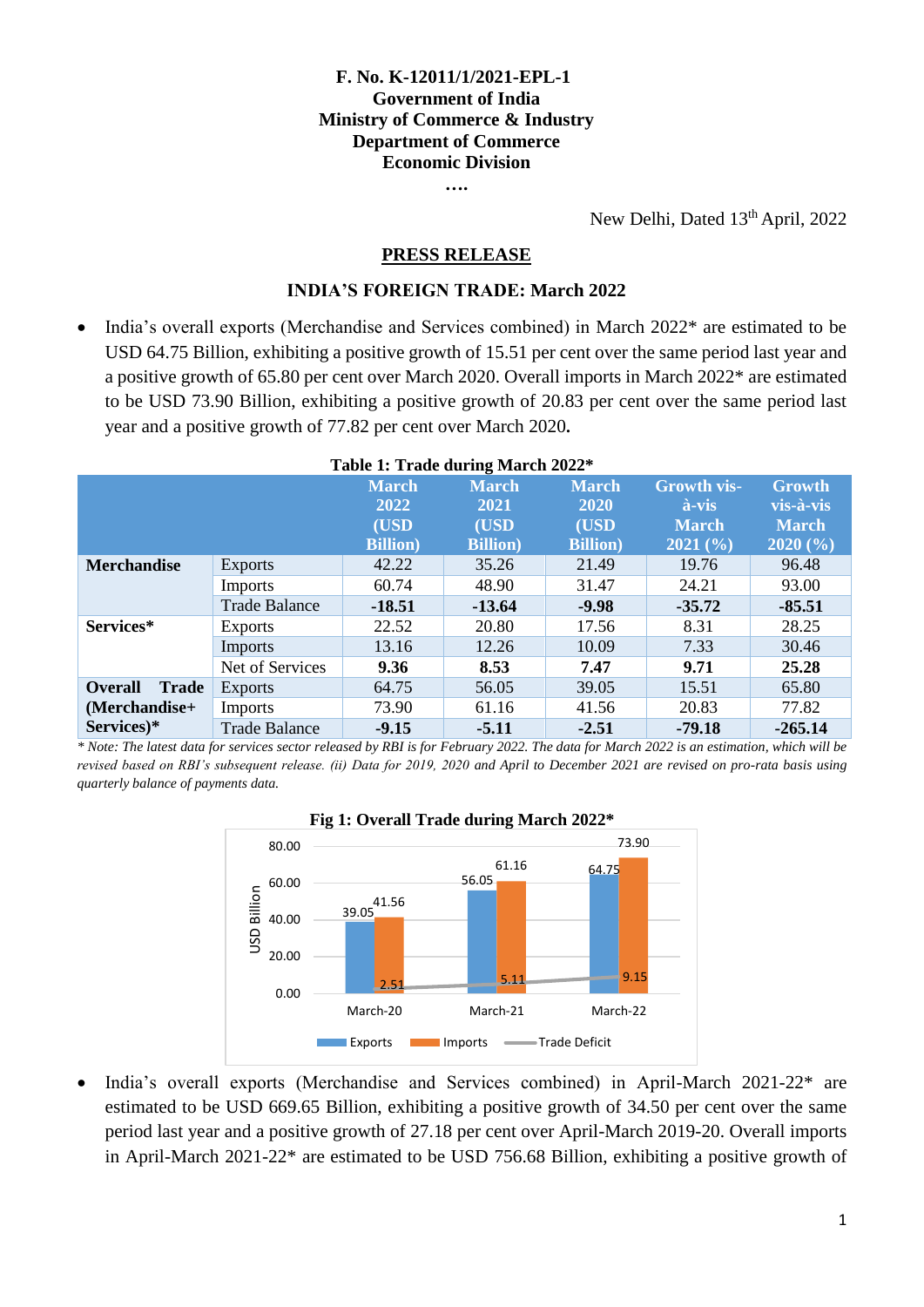47.80 per cent over the same period last year and a positive growth of 25.49 per cent over April-March 2019-20.

| Table 2: Trade during April-March 2021-22* |                         |                  |                  |                  |                    |                    |
|--------------------------------------------|-------------------------|------------------|------------------|------------------|--------------------|--------------------|
|                                            |                         | April-           | April-           | April-           | <b>Growth vis-</b> | <b>Growth vis-</b> |
|                                            |                         | <b>March</b>     | <b>March</b>     | <b>March</b>     | à-vis April-       | à-vis April-       |
|                                            |                         | 2021-22          | 2020-21          | 2019-20          | <b>March</b>       | <b>March</b>       |
|                                            |                         | (USD             | (USD             | (USD             | 2020-21            | 2019-20            |
|                                            |                         | <b>Billion</b> ) | <b>Billion</b> ) | <b>Billion</b> ) | (%)                | (%)                |
| <b>Merchandise</b>                         | <b>Exports</b>          | 419.65           | 291.81           | 313.36           | 43.81              | 33.92              |
|                                            | Imports                 | 611.89           | 394.44           | 474.71           | 55.13              | 28.90              |
|                                            | Trade<br><b>Balance</b> | $-192.24$        | $-102.63$        | $-161.35$        | $-87.32$           | $-19.15$           |
| Services*                                  | <b>Exports</b>          | 250.00           | 206.09           | 213.19           | 21.31              | 17.27              |
|                                            | <b>Imports</b>          | 144.79           | 117.52           | 128.27           | 23.20              | 12.88              |
|                                            | Net of<br>Services      | 105.21           | 88.57            | 84.92            | 18.80              | 23.89              |
| <b>Overall</b><br><b>Trade</b>             | <b>Exports</b>          | 669.65           | 497.90           | 526.55           | 34.50              | 27.18              |
| (Merchandise+                              | <b>Imports</b>          | 756.68           | 511.96           | 602.98           | 47.80              | 25.49              |
| Services)*                                 | Trade<br><b>Balance</b> | $-87.03$         | $-14.06$         | $-76.43$         | $-518.87$          | $-13.87$           |

*\* Note: The latest data for services sector released by RBI is for February 2022. The data for March 2022 is an estimation, which will be revised based on RBI's subsequent release. (ii) Data for 2019, 2020 and April to December 2021 are revised on pro-rata basis using* 

*quarterly balance of payments data.*



# **Fig 2: Overall Trade during April-March 2022\***

# **MERCHANDISE TRADE**

- Merchandise exports in March 2022 were USD 42.22 Billion, as compared to USD 35.26 Billion in March 2021, exhibiting a positive growth of 19.76 per cent. As compared to March 2020, exports in March 2022 exhibited a positive growth of 96.48 per cent.
- Merchandise imports in March 2022 were USD 60.74 Billion, which is an increase of 24.21 per cent over imports of USD 48.90 Billion in March 2021. Imports in March 2022 have registered a positive growth of 93.00 per cent in comparison to March 2020.
- The merchandise trade balance for March 2022 was estimated at USD (-) 18.51 Billion as against USD (-) 13.64 Billion in March 2021, which is a decline of (-) 35.72 per cent. As compared to March 2020 (USD (-) 9.98 Billion), trade balance in March 2022 exhibited a negative growth of (-) 85.51 per cent.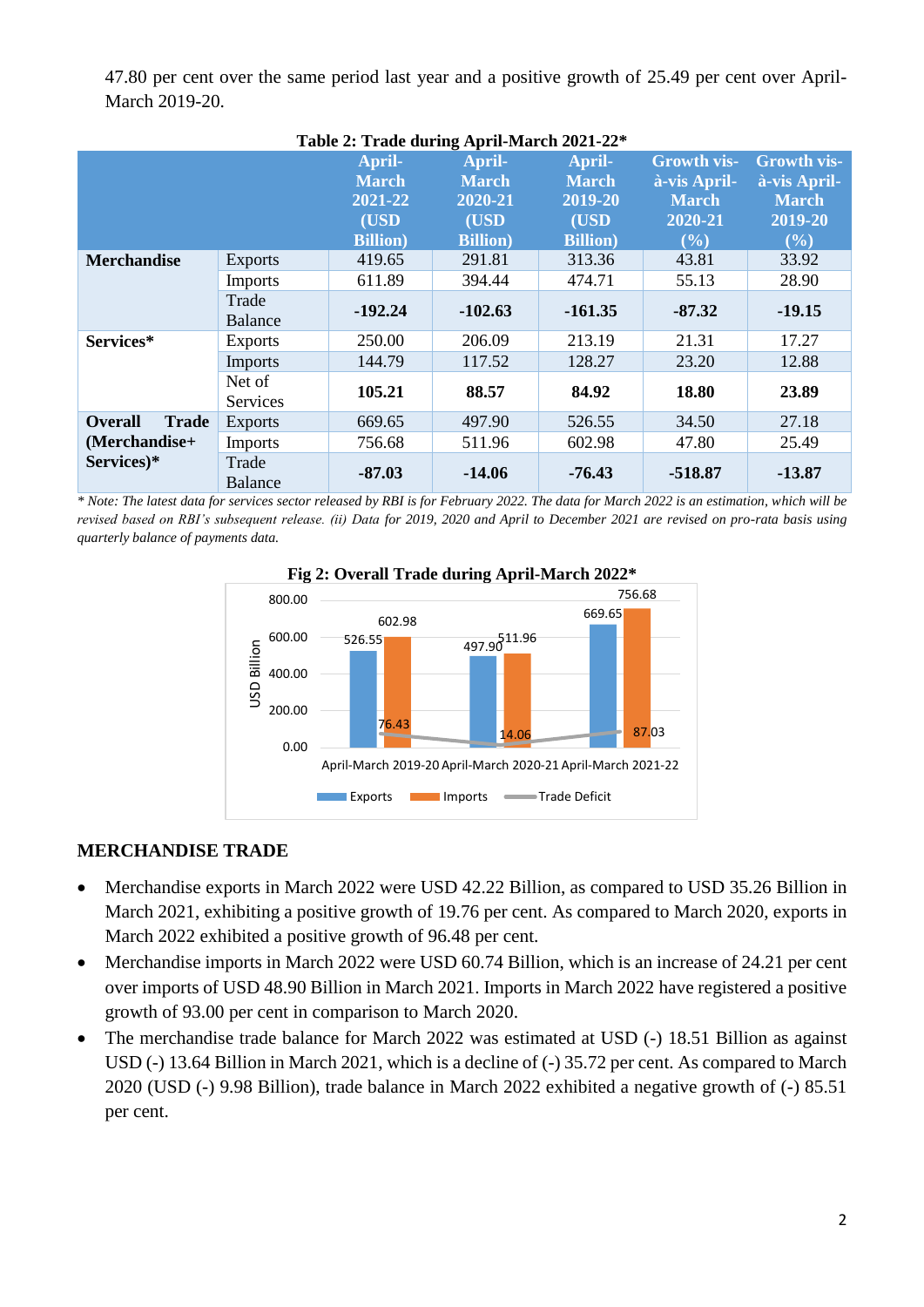

- Merchandise exports for the period April-March 2021-22 was USD 419.65 Billion as against USD 291.81 Billion during the period April-March 2020-21, registering a positive growth of 43.81 per cent. As compared to April-March 2019-20, exports in April-March 2021-22 exhibited a positive growth of 33.92 per cent.
- Merchandise imports for the period April-March 2021-22 was USD 611.89 Billion as against USD 394.44 Billion during the period April-March 2020-21, registering a positive growth of 55.13 per cent. Imports in April-March 2021-22 have registered a positive growth of 28.90 per cent in comparison to April-March 2019-20.
- The merchandise trade balance for April-March 2021-22 was estimated at USD (-) 192.24 Billion as against USD (-) 102.63 Billion in April-March 2020-21, which is a decline of (-) 87.32 per cent. As compared to April-March 2019-20 (USD (-) 161.35 Billion), trade balance in April-March 2021-22 exhibited a negative growth of (-) 19.15 per cent.





- Non-petroleum and non-gems & jewellery exports in March 2022 were USD 30.67 Billion, registering a positive growth of 9.40 per cent over non-petroleum and non-gems & jewellery exports of USD 28.03 Billion in March 2021 and a positive growth of 80.90 per cent over non-petroleum and non-gems & jewellery exports of USD 16.95 Billion in March 2020.
- Non-petroleum, non-gems & jewellery (gold, silver & precious metals) imports were USD 37.35 Billion in March 2022 with a positive growth of 35.44 per cent over Non-petroleum, non-gems & jewellery imports of USD 27.58 Billion in March 2021 and a positive growth of 99.77 per cent over Non-petroleum, non-gems & jewellery imports of USD 18.70 Billion in March 2020.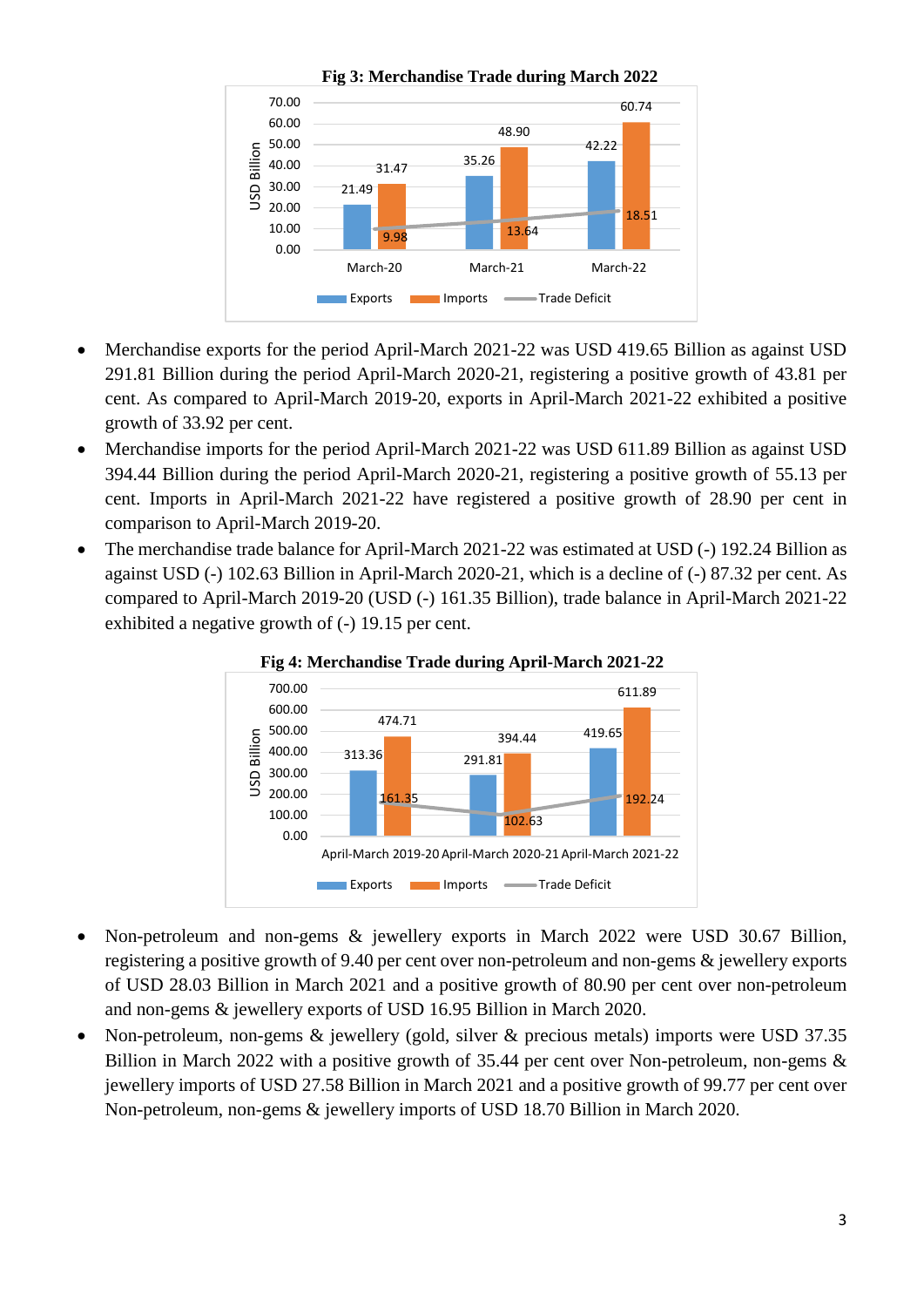| Table 5: Trade excluding I cu oleum and Gemb & Jewencry during march 2022 |                      |                             |                            |                                          |                            |  |
|---------------------------------------------------------------------------|----------------------|-----------------------------|----------------------------|------------------------------------------|----------------------------|--|
|                                                                           | <b>March</b><br>2022 | <b>March</b><br><b>2021</b> | <b>March 2020</b><br>(USD) | <b>Growth vis-à-</b><br><b>vis March</b> | Growth vis-à-<br>vis March |  |
|                                                                           | (USD                 | (USD)                       | <b>Billion</b> )           | 2021(%)                                  | 2020(%)                    |  |
|                                                                           | <b>Billion</b> )     | <b>Billion</b> )            |                            |                                          |                            |  |
| Non-petroleum exports                                                     | 34.45                | 31.65                       | 18.97                      | 8.85                                     | 81.57                      |  |
| Non-petroleum imports                                                     | 41.95                | 38.63                       | 21.42                      | 8.59                                     | 95.79                      |  |
| Non-petroleum $\&$<br>Non                                                 | 30.67                | 28.03                       | 16.95                      | 9.40                                     | 80.90                      |  |
| Gems & Jewellery exports                                                  |                      |                             |                            |                                          |                            |  |
| Non-petroleum $\&$<br>Non                                                 | 37.35                | 27.58                       | 18.70                      | 35.44                                    | 99.77                      |  |
| Gems & Jewellery imports*                                                 |                      |                             |                            |                                          |                            |  |

### **Table 3: Trade excluding Petroleum and Gems & Jewellery during March 2022**

*Note: Gems & Jewellery Imports include Gold, Silver & Pearls, precious & Semi-precious stones*



## **Fig 5: Trade excluding Petroleum and Gems & Jewellery during March 2022**

- Non-petroleum and non-gems & jewellery exports during April-March 2021-22 was USD 315.11 Billion, an increase of 31.31 per cent over non-petroleum and non-gems & jewellery exports of USD 239.98 Billion in April-March 2020-21 and an increase of 33.42 per cent over non-petroleum and non-gems & jewellery exports of USD 236.17 Billion in April-March 2019-20.
- Non-petroleum, non-gems & jewellery (gold, silver & precious metals) imports were USD 370.36 Billion in April-March 2021-22, recording a positive growth of 43.85 per cent, as compared to Nonpetroleum, non-gems & jewellery imports of USD 257.47 Billion in April-March 2020-21 and a positive growth of 27.38 per cent over USD 290.74 Billion in April-March 2019-20.

# **Table 4: Trade excluding Petroleum and Gems & Jewellery during April-March 2021-22**

|                              | April-           | April-           | April-           | Growth vis-à-        | Growth vis-à-      |
|------------------------------|------------------|------------------|------------------|----------------------|--------------------|
|                              | <b>March</b>     | <b>March</b>     | <b>March</b>     | vis April-           | vis April-         |
|                              | 2021-22          | 2020-21          | 2019-20          | <b>March 2020-21</b> | <b>March 2019-</b> |
|                              | (USD)            | (USD)            | (USD             | $($ %)               | 20(%)              |
|                              | <b>Billion</b> ) | <b>Billion</b> ) | <b>Billion</b> ) |                      |                    |
| Non-petroleum exports        | 354.21           | 266.00           | 272.07           | 33.16                | 30.19              |
| Non-petroleum imports        | 450.82           | 311.75           | 344.16           | 44.61                | 30.99              |
| Non-petroleum $\&$<br>Non    | 315.11           | 239.98           | 236.17           | 31.31                | 33.42              |
| Gems & Jewellery exports     |                  |                  |                  |                      |                    |
| Non-petroleum<br>$\&$<br>Non | 370.36           | 257.47           | 290.74           | 43.85                | 27.38              |
| Gems & Jewellery imports*    |                  |                  |                  |                      |                    |

*Note: Gems & Jewellery Imports include Gold, Silver & Pearls, precious & Semi-precious stones*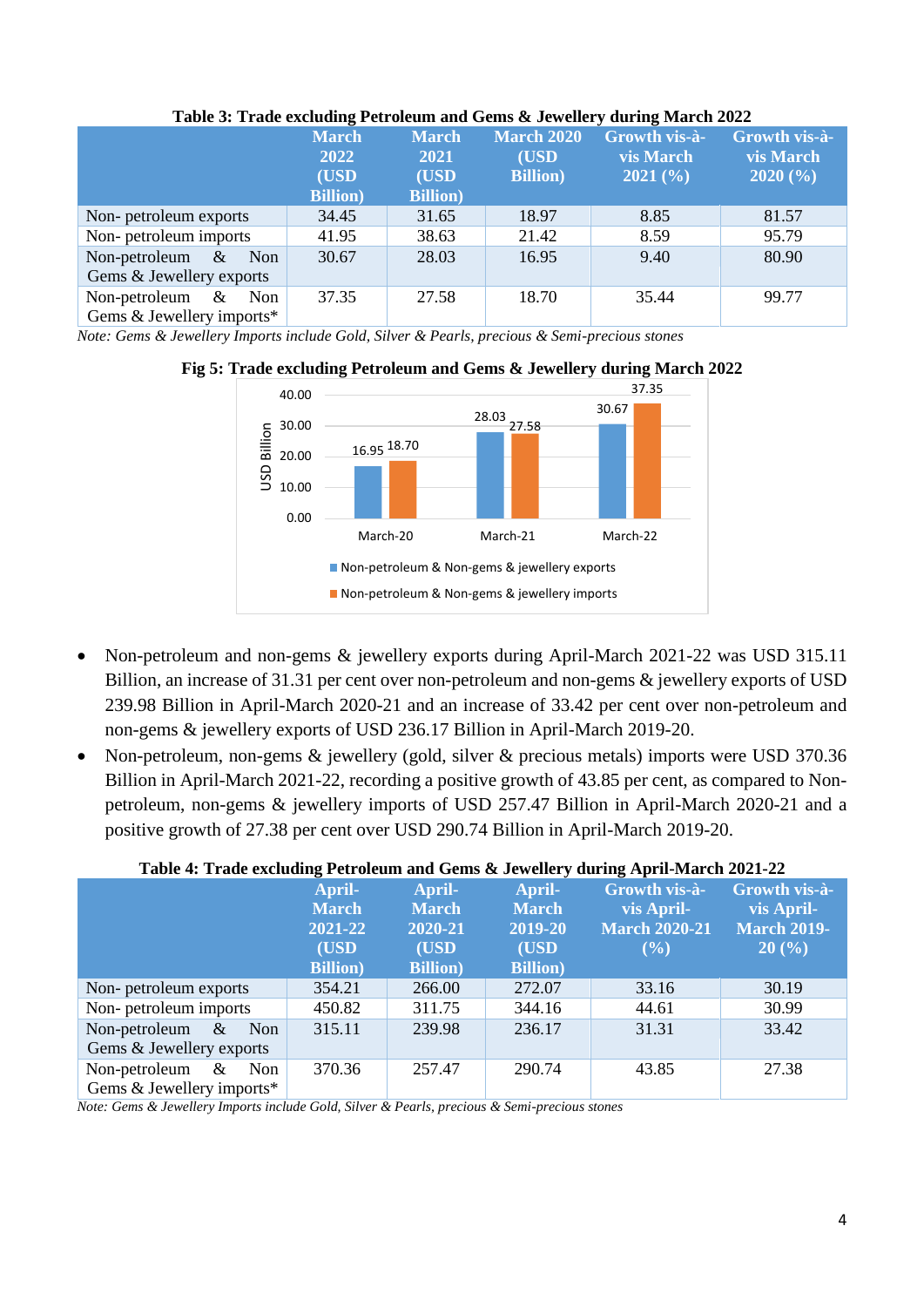**Fig 6: Trade excluding Petroleum and Gems & Jewellery during April-March 2021-22**



# **SERVICES TRADE**

- The estimated value of services export for March 2022<sup>\*</sup> is USD 22.52 Billion, exhibiting a positive growth of 8.31 per cent vis-a-vis March 2021 (USD 20.80 Billion) and a positive growth of 28.25 per cent vis-à-vis March 2020 (USD 17.56 Billion).
- The estimated value of services import for March 2022\* is USD 13.16 Billion exhibiting a positive growth of 7.33 per cent vis-à-vis March 2021 (USD 12.26 Billion) and a positive growth of 30.46 per cent vis-à-vis March 2020 (USD 10.09 Billion).
- The services trade balance in March 2022\* is estimated at USD 9.36 Billion, which is an increase of 9.71 per cent over March 2021 (USD 8.53 Billion) and an increase of 25.28 per cent over March 2020 (USD 7.47 Billion).





- The estimated value of services export for April-March 2021-22\* is USD 250.00 Billion, exhibiting a positive growth of 21.31 per cent vis-a-vis April-March 2020-21 (USD 206.09 Billion) and a positive growth of 17.27 per cent vis-à-vis April-March 2019-20 (USD 213.19 Billion).
- The estimated value of services imports for April-March 2021-22\* is USD 144.79 Billion exhibiting a positive growth of 23.20 per cent vis-à-vis April-March 2020-21 (USD 117.52 Billion) and a positive growth of 12.88 per cent vis-à-vis April-March 2019-20 (USD 128.27 Billion).
- The services trade balance for April-March 2021-22\* was estimated at USD 105.21 Billion as against USD 88.57 Billion in April-March 2020-21, which is an increase of 18.80 per cent. As compared to April-March 2019-20 (USD 84.92 Billion), net of services in April-March 2021-22\* exhibited a positive growth of 23.89 per cent.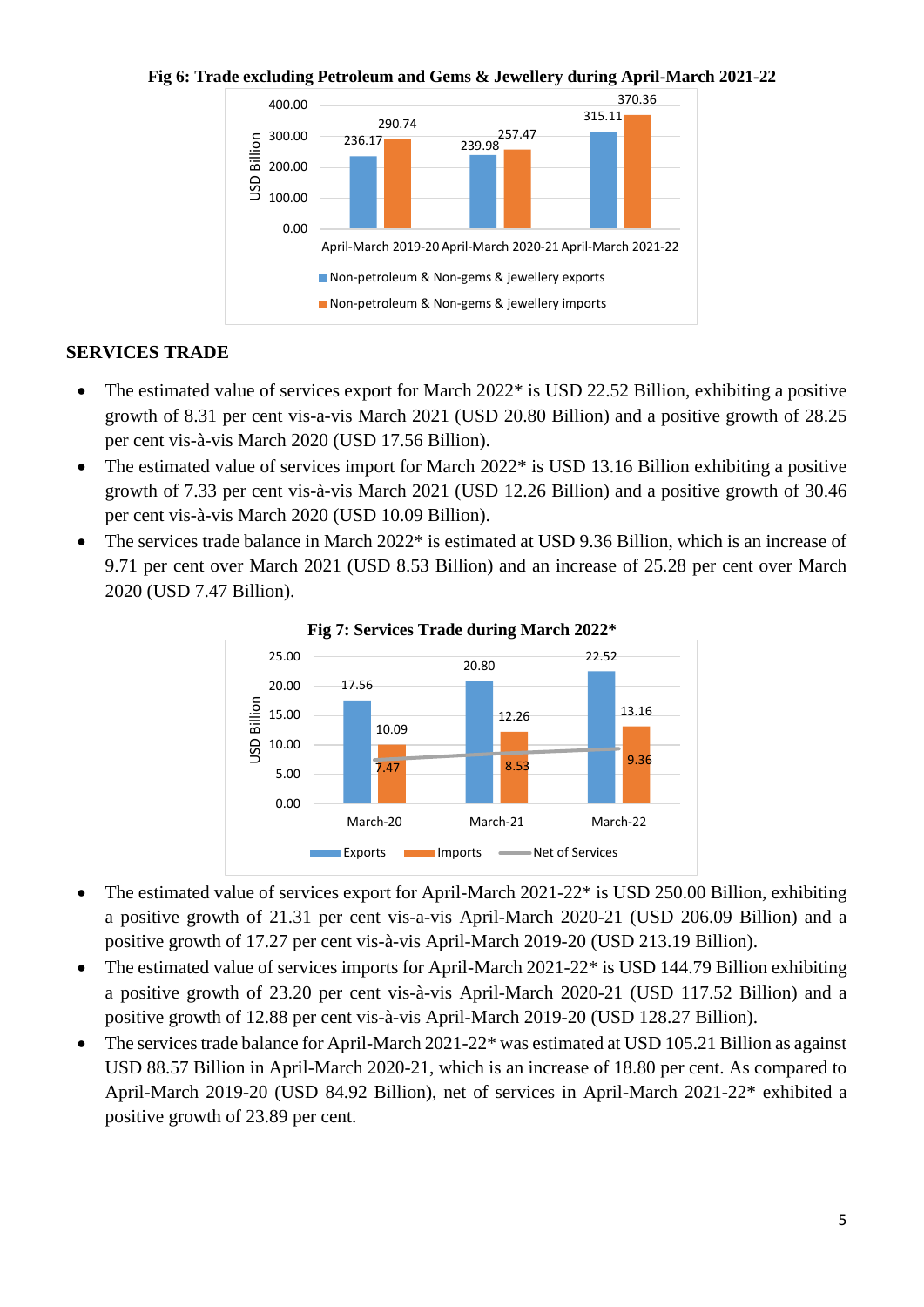

**Fig 8: Services Trade during April-March 2021-22\***

# **Table 5: Export Growth in Commodity Groups in March 2022**

| SI.             | <b>Commodities</b>                                  | (Values in Million USD) |               | % Change      |  |  |  |  |
|-----------------|-----------------------------------------------------|-------------------------|---------------|---------------|--|--|--|--|
| No.             |                                                     | <b>MAR'21</b>           | <b>MAR'22</b> | <b>MAR'22</b> |  |  |  |  |
|                 | Commodity groups exhibiting positive growth         |                         |               |               |  |  |  |  |
| 1               | <b>Petroleum Products</b>                           | 3609.36                 | 7775.16       | 115.42        |  |  |  |  |
| $\overline{2}$  | Leather & leather products                          | 317.79                  | 413.11        | 29.99         |  |  |  |  |
| 3               | <b>Electronic Goods</b>                             | 1400.67                 | 1818.42       | 29.82         |  |  |  |  |
| $\overline{4}$  | Cereal preparations & miscellaneous processed items | 191.60                  | 242.02        | 26.32         |  |  |  |  |
| 5               | Other cereals                                       | 78.80                   | 97.04         | 23.15         |  |  |  |  |
| 6               | RMG of all Textiles                                 | 1425.95                 | 1740.35       | 22.05         |  |  |  |  |
| 7               | Organic & Inorganic Chemicals                       | 2288.87                 | 2793.18       | 22.03         |  |  |  |  |
| 8               | Cotton Yarn/Fabs./made-ups, Handloom Products etc.  | 1105.05                 | 1342.97       | 21.53         |  |  |  |  |
| 9               | Plastic & Linoleum                                  | 719.54                  | 850.71        | 18.23         |  |  |  |  |
| 10              | Coffee                                              | 97.41                   | 114.70        | 17.75         |  |  |  |  |
| 11              | <b>Engineering Goods</b>                            | 9298.36                 | 10877.53      | 16.98         |  |  |  |  |
| 12              | Man-made Yarn/Fabs./made-ups etc.                   | 459.94                  | 527.69        | 14.73         |  |  |  |  |
| 13              | Jute Mfg. including Floor Covering                  | 44.48                   | 49.29         | 10.82         |  |  |  |  |
| 14              | Tea                                                 | 53.38                   | 58.27         | 9.16          |  |  |  |  |
| 15              | Marine Products                                     | 554.25                  | 598.23        | 7.93          |  |  |  |  |
| 16              | Meat, dairy & poultry products                      | 345.05                  | 368.68        | 6.85          |  |  |  |  |
| 17              | Gems & Jewellery                                    | 3613.01                 | 3779.52       | 4.61          |  |  |  |  |
| 18              | Ceramic products & glassware                        | 323.45                  | 337.79        | 4.43          |  |  |  |  |
| 19              | Drugs & Pharmaceuticals                             | 2295.05                 | 2391.41       | 4.20          |  |  |  |  |
| 20              | Tobacco                                             | 85.62                   | 86.42         | 0.93          |  |  |  |  |
| SI.             | <b>Commodities</b>                                  | (Values in Million USD) |               | % Change      |  |  |  |  |
| No.             |                                                     | MAR'21                  | <b>MAR'22</b> | <b>MAR'22</b> |  |  |  |  |
|                 | Commodity Groups exhibiting negative growth         |                         |               |               |  |  |  |  |
| 21              | Iron Ore                                            | 720.88                  | 339.83        | $-52.86$      |  |  |  |  |
| 22              | Oil Meals                                           | 193.91                  | 101.00        | $-47.91$      |  |  |  |  |
| 23              | Mica, Coal & Other Ores, Minerals including         | 952.95                  | 569.88        | $-40.20$      |  |  |  |  |
|                 | processed minerals                                  |                         |               |               |  |  |  |  |
| 24              | Oil seeds                                           | 107.67                  | 87.56         | $-18.68$      |  |  |  |  |
| 25              | Spices                                              | 447.78                  | 388.16        | $-13.31$      |  |  |  |  |
| 26              | Rice                                                | 1116.54                 | 1023.33       | $-8.35$       |  |  |  |  |
| 27              | Handicrafts excl. hand made carpet                  | 176.71                  | 174.26        | $-1.39$       |  |  |  |  |
| 28              | Carpet                                              | 157.17                  | 155.09        | $-1.32$       |  |  |  |  |
| 29              | Fruits & Vegetables                                 | 377.10                  | 372.72        | $-1.16$       |  |  |  |  |
| $\overline{30}$ | Cashew                                              | 40.44                   | 40.09         | $-0.87$       |  |  |  |  |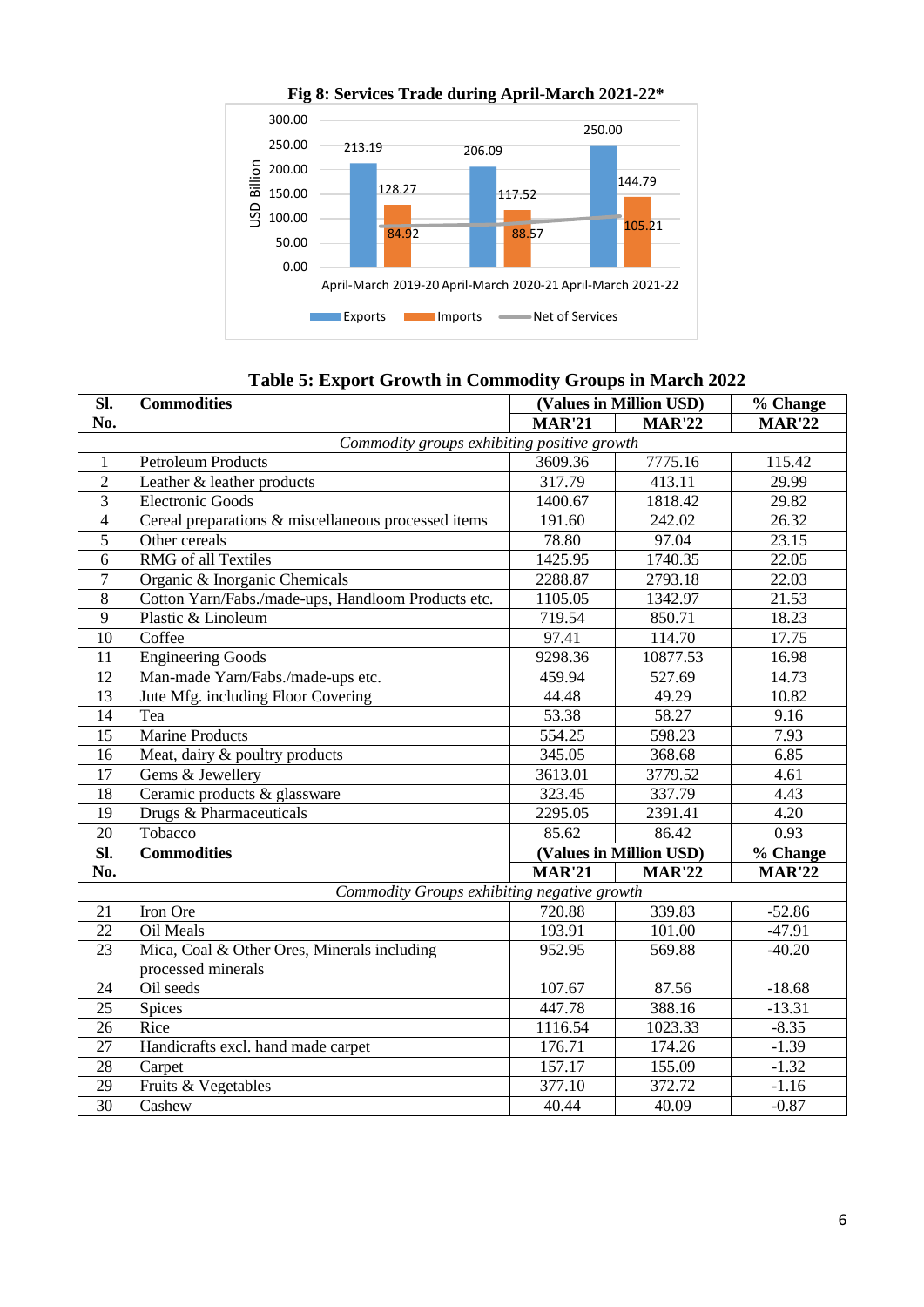| Sl.            | <b>Commodities</b>                           | (Values in Million USD) |                         | % Change      |  |  |  |
|----------------|----------------------------------------------|-------------------------|-------------------------|---------------|--|--|--|
| No.            |                                              | <b>MAR'21</b>           | <b>MAR'22</b>           | <b>MAR'22</b> |  |  |  |
|                | Commodity Groups exhibiting positive growth  |                         |                         |               |  |  |  |
| $\mathbf{1}$   | Silver                                       | 9.85                    | 124.98                  | 1168.83       |  |  |  |
| 2              | Fertilisers, Crude & manufactured            | 204.16                  | 1656.78                 | 711.51        |  |  |  |
| 3              | Coal, Coke & Briquettes, etc.                | 1735.74                 | 4594.32                 | 164.69        |  |  |  |
| $\overline{4}$ | Pulses                                       | 77.28                   | 142.84                  | 84.83         |  |  |  |
| 5              | Petroleum, Crude & products                  | 10271.38                | 18793.68                | 82.97         |  |  |  |
| 6              | Medicinal & Pharmaceutical products          | 630.08                  | 1148.93                 | 82.35         |  |  |  |
| $\overline{7}$ | Vegetable Oil                                | 1076.81                 | 1734.60                 | 61.09         |  |  |  |
| 8              | Pulp and Waste paper                         | 91.38                   | 146.03                  | 59.81         |  |  |  |
| 9              | Newsprint                                    | 17.54                   | 27.74                   | 58.15         |  |  |  |
| 10             | Cotton Raw & Waste                           | 40.42                   | 61.97                   | 53.32         |  |  |  |
| 11             | Electronic goods                             | 5864.15                 | 8530.46                 | 45.47         |  |  |  |
| 12             | Pearls, precious & Semi-precious stones      | 2547.27                 | 3428.31                 | 34.59         |  |  |  |
| 13             | Organic & Inorganic Chemicals                | 2102.57                 | 2792.15                 | 32.80         |  |  |  |
| 14             | Metaliferrous ores & other minerals          | 455.83                  | 586.51                  | 28.67         |  |  |  |
| 15             | Leather & leather products                   | 69.35                   | 81.49                   | 17.51         |  |  |  |
| 16             | Fruits & vegetables                          | 185.43                  | 217.48                  | 17.28         |  |  |  |
| 17             | Iron & Steel                                 | 1328.44                 | 1493.30                 | 12.41         |  |  |  |
| 18             | Non-ferrous metals                           | 1400.11                 | 1572.58                 | 12.32         |  |  |  |
| 19             | Artificial resins, plastic materials, etc.   | 1719.92                 | 1928.57                 | 12.13         |  |  |  |
| 20             | Sulphur & Unroasted Iron Pyrites             | 27.82                   | 29.59                   | 6.36          |  |  |  |
| 21             | Wood & Wood products                         | 526.99                  | 546.00                  | 3.61          |  |  |  |
| 22             | Machinery, electrical & non-electrical       | 3513.68                 | 3546.06                 | 0.92          |  |  |  |
| Sl.            | <b>Commodities</b>                           |                         | (Values in Million USD) | % Change      |  |  |  |
| No.            |                                              | <b>MAR'21</b>           | <b>MAR'22</b>           | <b>MAR'22</b> |  |  |  |
|                | Commodity Groups exhibiting negative growth  |                         |                         |               |  |  |  |
| 23             | Gold                                         | 8493.69                 | 1041.17                 | $-87.74$      |  |  |  |
| 24             | Project goods                                | 66.10                   | 45.85                   | $-30.64$      |  |  |  |
| 25             | Dyeing/tanning/colouring materials.          | 385.55                  | 342.36                  | $-11.20$      |  |  |  |
| 26             | Machine tools                                | 355.36                  | 325.05                  | $-8.53$       |  |  |  |
| 27             | Transport equipment                          | 2210.75                 | 2032.72                 | $-8.05$       |  |  |  |
| 28             | Professional instrument, Optical goods, etc. | 560.18                  | 532.08                  | $-5.02$       |  |  |  |
| 29             | Textile yarn Fabric, made-up articles        | 167.98                  | 163.41                  | $-2.72$       |  |  |  |
| 30             | Chemical material & products                 | 914.21                  | 909.74                  | $-0.49$       |  |  |  |

**Table 6: Import Growth in Commodity Groups in March 2022**